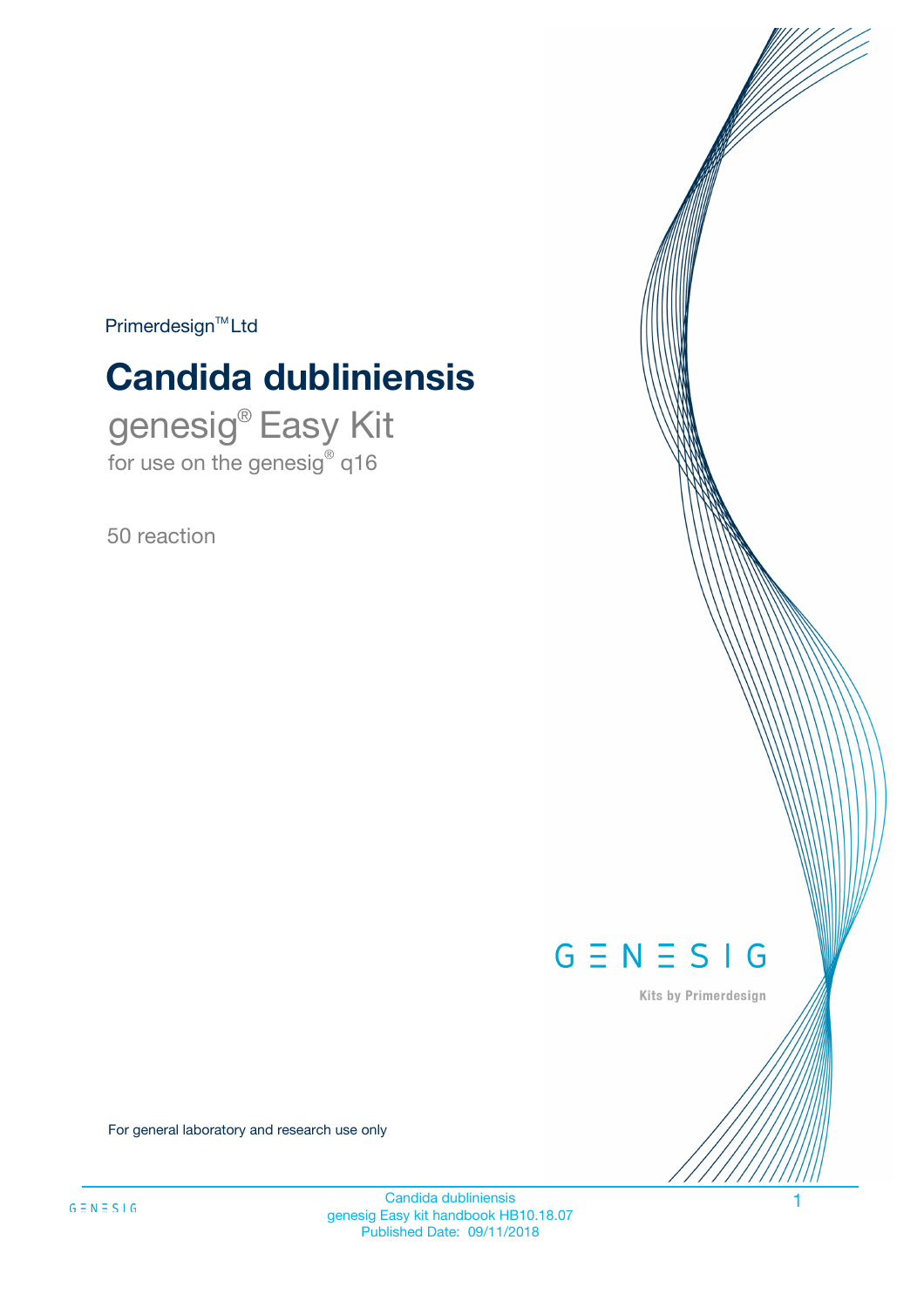## genesig® Easy: at a glance guide

#### **For each DNA test**

| Component                   | <b>Volume</b> | Lab-in-a-box pipette |  |
|-----------------------------|---------------|----------------------|--|
| C.dubliniensis reaction mix | 10 µl         |                      |  |
| <b>Your DNA sample</b>      | 10 µl         |                      |  |

#### **For each positive control**

| Component                   | Volume          | Lab-in-a-box pipette |  |
|-----------------------------|-----------------|----------------------|--|
| C.dubliniensis reaction mix | 10 <sub>µ</sub> |                      |  |
| Positive control template   | 10 <sub>µ</sub> |                      |  |

#### **For each negative control**

| Component                   | <b>Volume</b>   | Lab-in-a-box pipette |  |
|-----------------------------|-----------------|----------------------|--|
| C.dubliniensis reaction mix | 10 <sub>µ</sub> |                      |  |
| <u>Water</u>                | 10 <sub>µ</sub> |                      |  |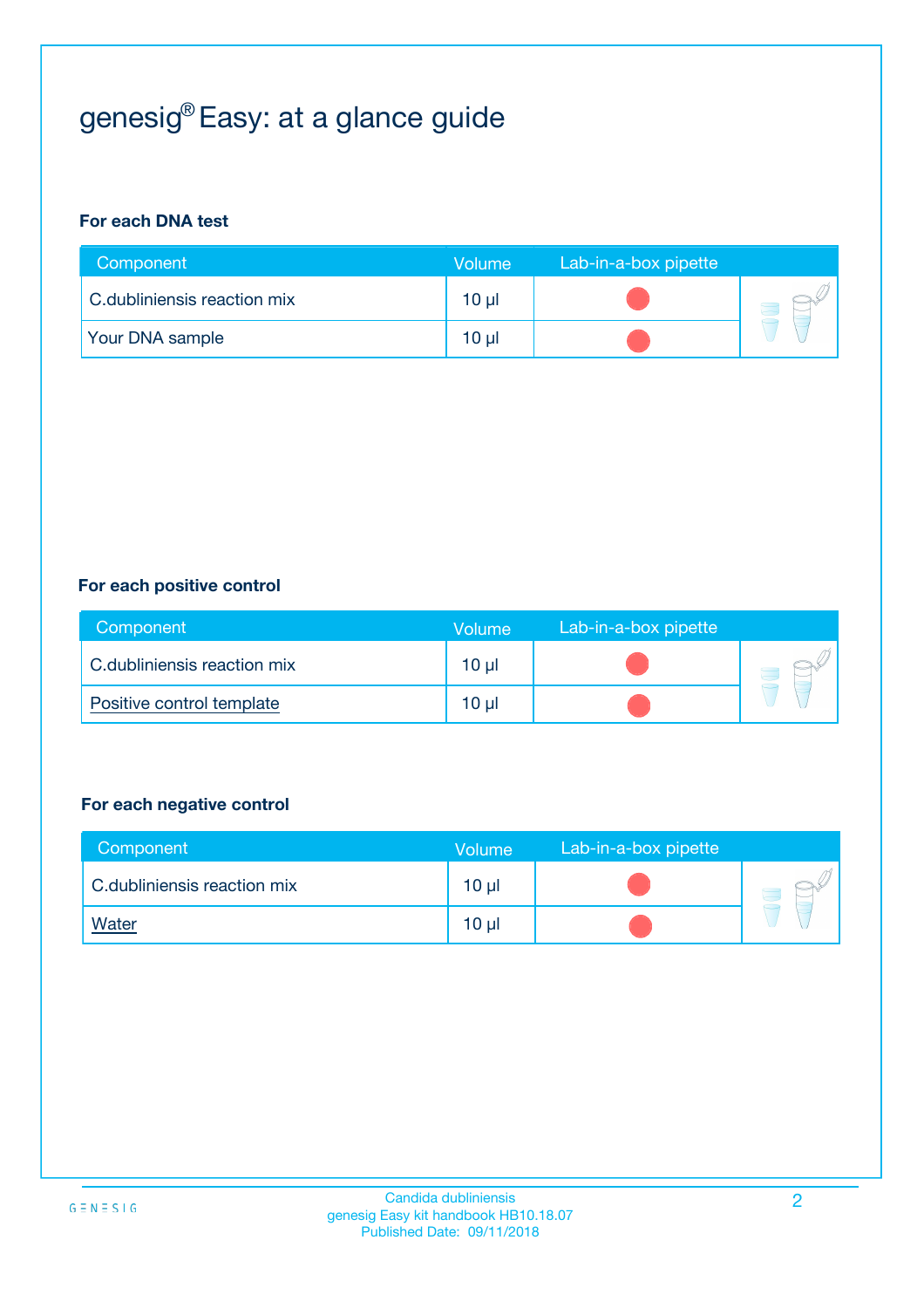## Kit Contents



## Reagents and equipment to be supplied by the user

#### **genesig® q16 instrument**

#### **genesig® Easy Extraction Kit**

This kit is designed to work well with all processes that yield high quality RNA and DNA but the genesig Easy extraction method is recommended for ease of use.

#### **genesig® Lab-In-A-Box**

The genesig Lab-In-A-Box contains all of the pipettes, tips and racks that you will need to use a genesig Easy kit. Alternatively if you already have these components and equipment these can be used instead.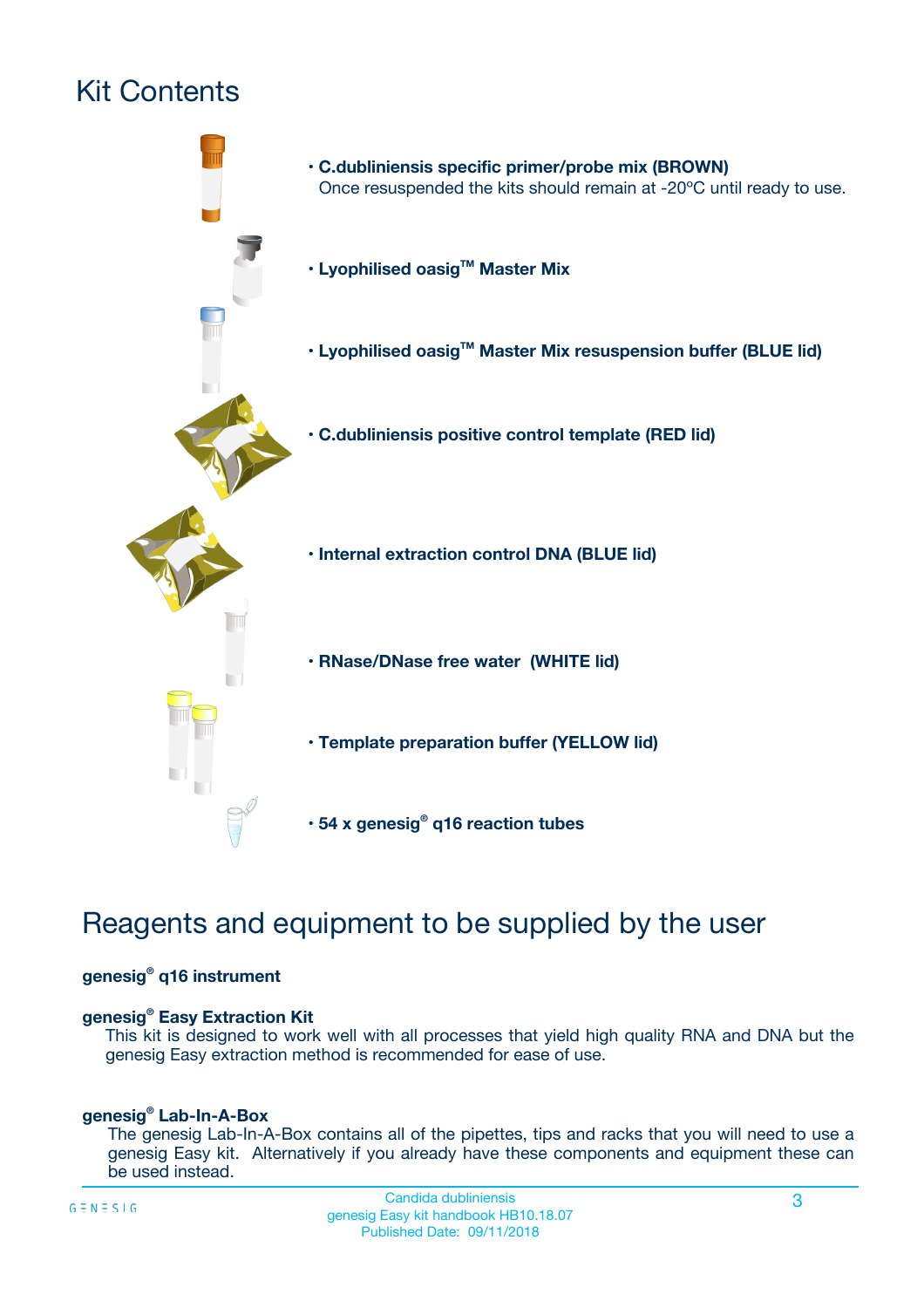## Step-by-step guide

### 1. Create your reaction mix



Use the blue pipette to transfer 500µl**\*** of the oasig Master Mix resuspension buffer into the tube of lyophilised oasig Master Mix and mix well by gently swirling. Then transfer all of that master mix into the brown tube labelled C.dubliniensis primers/probe.

**\***Transfering 525µl of the oasig Master Mix resuspension buffer to your oasig Master Mix (instead of the 500µl recommended above) will enable you to take full advantage of the 50 reactions by accounting for volume losses during pipetting. In order to do so with the genesig Easy fixed volume pipettes use 1x blue, 2x red and 1x grey pipettes to make the total volume. Please be assured that this will not adversely affect the efficiency of the test.

Cap and shake tube to mix. A thorough shake is essential to ensure that all components are resuspended. **Failure to mix well can produce poor kit performance.**

Leave to stand for 5 minutes. Now your reaction mix is ready to use.

Store the reaction mix in the freezer from hereon.

#### Top tip

- Ensure that the reaction mix is mixed thoroughly before each use by shaking.
- **•** Once resuspended do not expose genesig Easy kit to temperatures above -20°C for longer than 30 minutes at a time.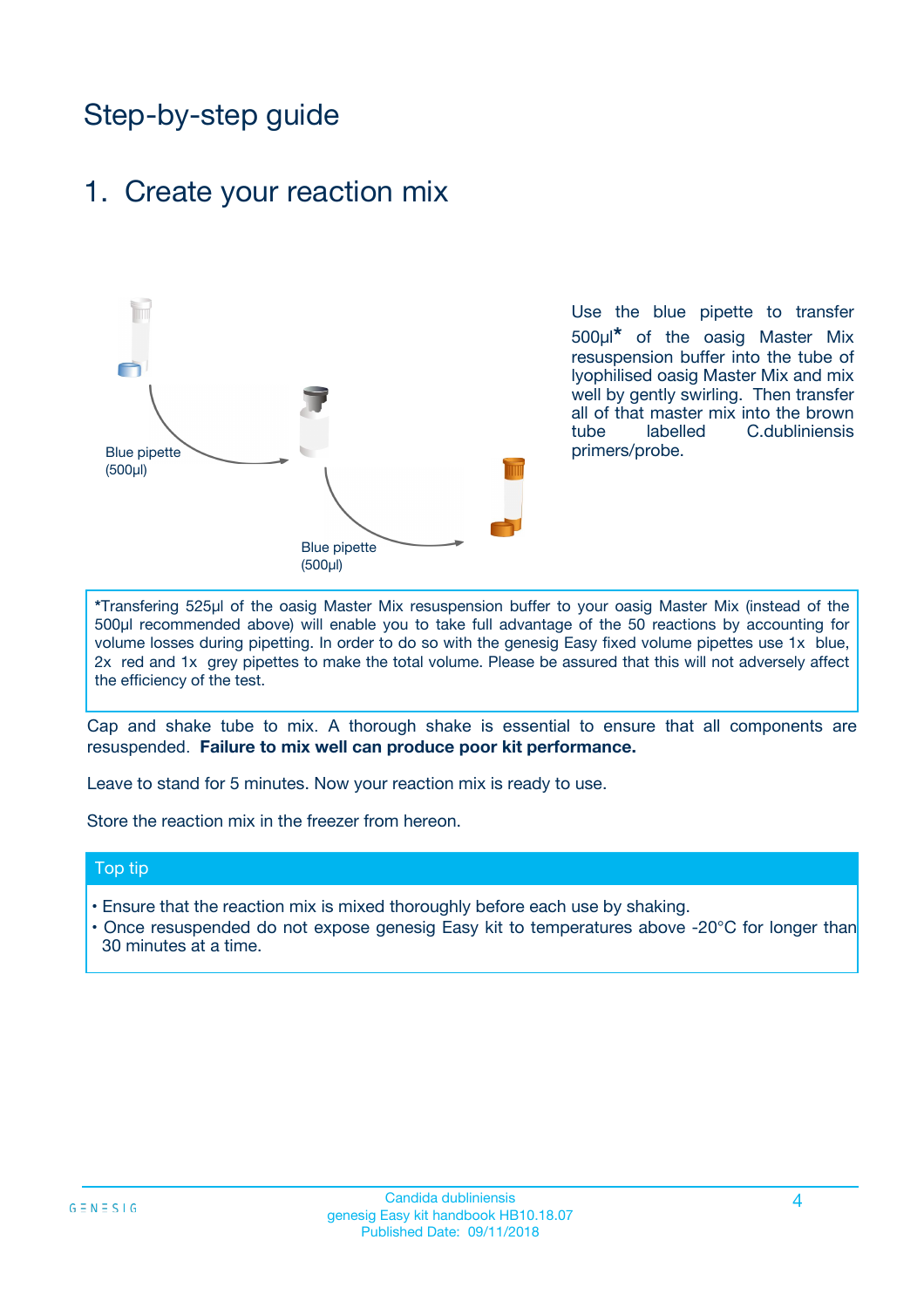## 2. Internal extraction control



Use the blue pipette to transfer 1000µl (2 x 500µl) of template preparation buffer into the Internal Extraction Control DNA tube. Cap and shake tube to mix.

Your kit contains Internal Extraction Control DNA. This is added to your biological sample at the beginning of the DNA extraction process. It is extracted along with the DNA from your target of interest. The q16 will detect the presence of this Internal Extraction Control DNA at the same time as your target. This is the ideal way to show that your DNA extraction process has been **successful.** 

#### **If you are using an alternative extraction kit:**

Use the red pipette to transfer 10µl of Internal Extraction Control DNA to your sample **after** the lysis buffer has been added then follow the rest of the extraction protocol.

#### **If you are using samples that have already been extracted:**

Use the grey pipette to transfer 5µl of Internal Extraction Control DNA to your extracted sample.

### 3. Add reaction mix to all reaction tubes



For every reaction to be run, use the red pipette to add 10µl of your C.dubliniensis reaction mix to every tube.

#### Top tip

- Always pipette the reaction mix directly into the bottom of the tube.
- You can label the tube lids to aid your reaction setup but avoid labelling tube sides.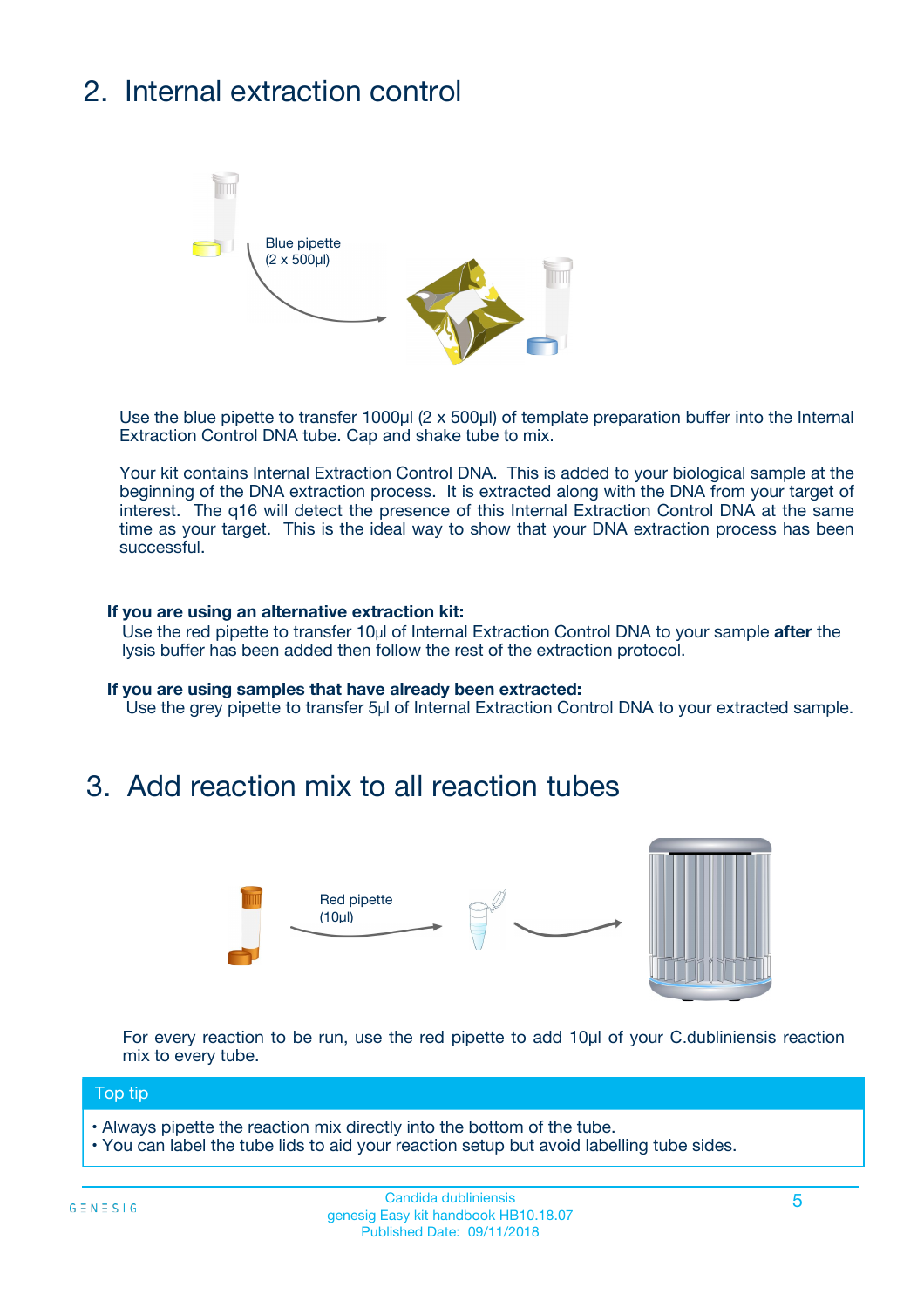### 4. Negative control



For each test you will require a negative control. Instead of DNA, water is used. This sample should typically prove negative thus proving that all of your positive samples really are positive.

To create a negative control reaction simply use the red pipette to add 10µl of the water to the required reaction tubes. Close these tubes after adding the water.

Because some genesig kit targets are common in the environment you may occasionally see a "late" signal in the negative control. The q16 software will take this into account accordingly.

#### Top tip

**•** Always add the water to the side of the tube to reduce the introduction of bubbles.

### 5. Set up a test



For each sample you wish to analyse, use the red pipette to add 10µl of your DNA sample to the required reaction tubes. Close these tubes after adding the sample. Always change pipette tips between samples.

#### Top tip

**•** Always add the DNA sample to the side of the tube to reduce the introduction of bubbles.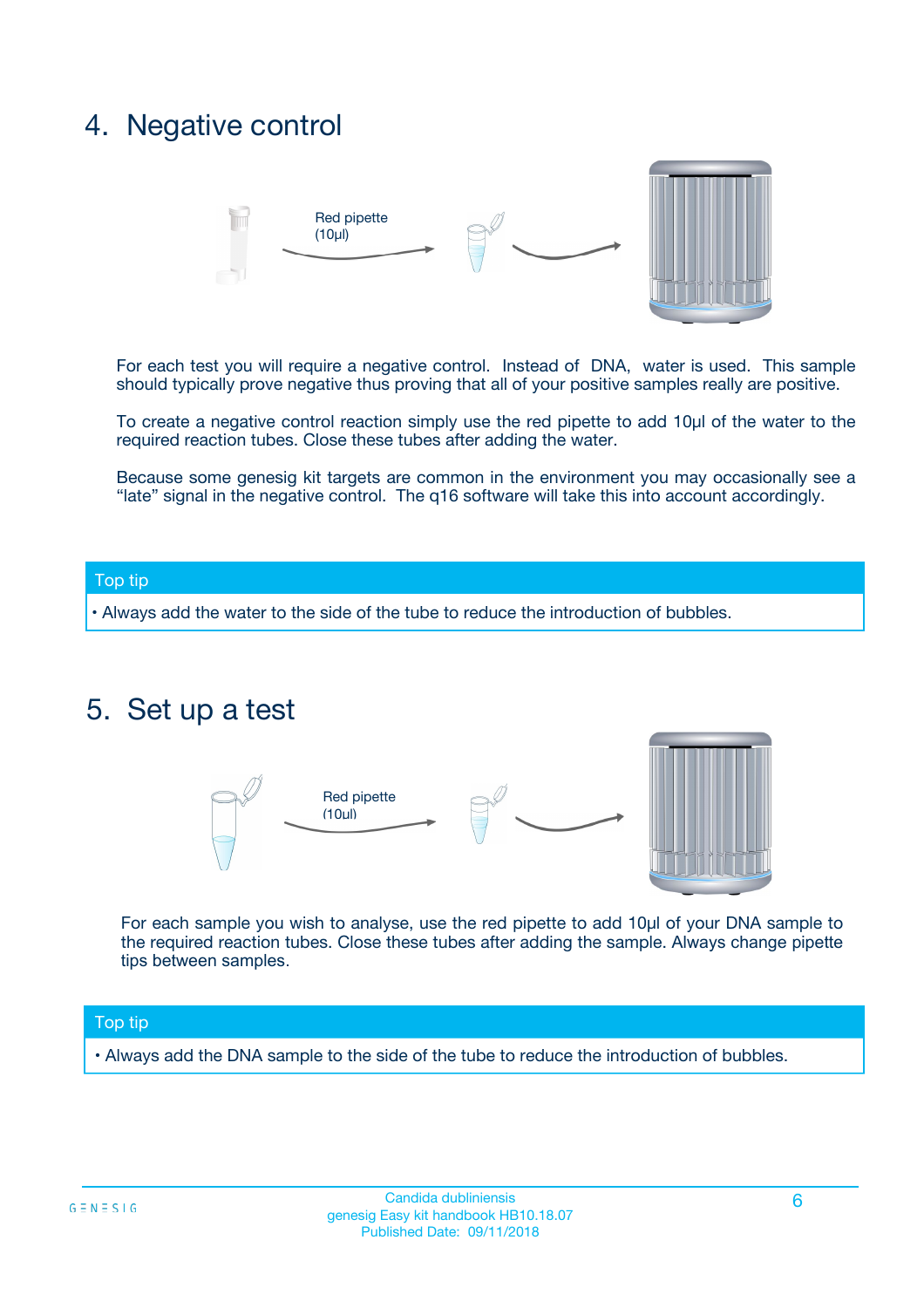### 6. Positive control



Use the blue pipette to transfer 1000µl (2 x 500µl) of template preparation buffer into the positive control template tube. Cap and shake tube to mix.

Each time you run a test you will require a positive control. This is a small portion of DNA from your target of interest. It serves two purposes:

1. It will always test positive so it shows that everything is working as it should be.

2. The q16 software knows how much DNA is present in the positive control. So it can automatically compare your sample of interest with the positive control to calculate the amount of target DNA in your sample.

To create a positive control reaction, simply use 10µl of the positive control instead of your DNA sample.



Take great care when setting up your positive control. The positive control template has the potential to give you a false positive signal in your other samples. Set positive controls up last after all other sample tubes are closed. Always change pipette tips between samples. You may even choose to set up positive controls in a separate room.

#### Top tip

**•** Always add the positive control to the side of the tube to reduce the introduction of bubbles.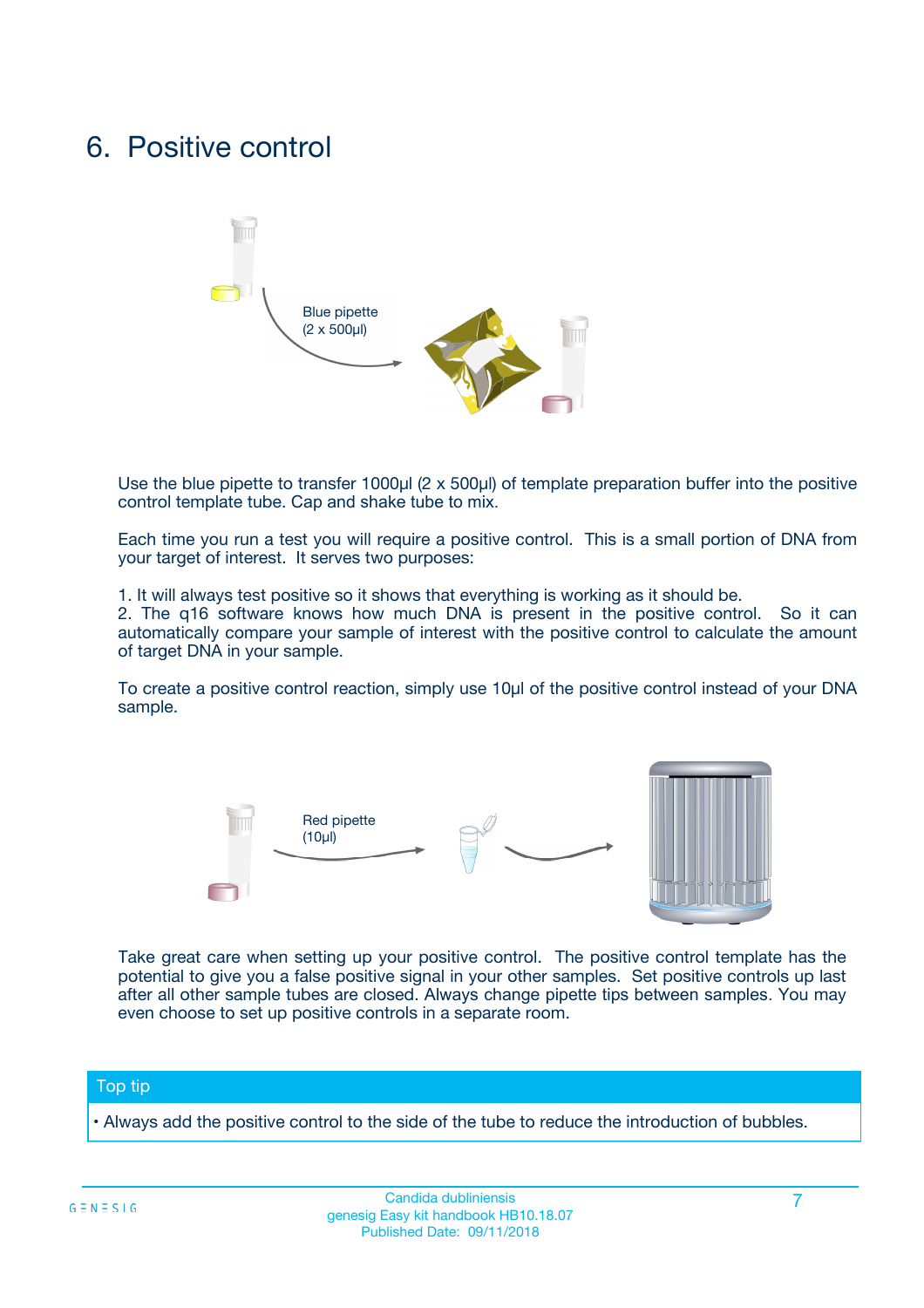## 7. Running the test

Place the tubes into the correct positions in your q16 as defined by the software, this may include positioning of empty tubes to ensure that the q16 lid is balanced. The run can then be started.

| genesig q16 PCR software - 1.2                                               |                                     | $\Box$                                                                                  |
|------------------------------------------------------------------------------|-------------------------------------|-----------------------------------------------------------------------------------------|
| Unsaved (New Experiment 2<br>$\vert \cdot \vert$<br><b>Open Experiments:</b> | <b>D</b> Open<br>Save<br>$\Box$ New | Save As<br><b>C</b> Close<br>$G \equiv N \equiv S \mid G$<br><b>&amp; Configuration</b> |
| Setup<br><b>Results</b><br><b>Stages:</b>                                    |                                     |                                                                                         |
| <b>Notes</b>                                                                 | Samples                             | <b>Tests</b>                                                                            |
| <b>Name and Details</b>                                                      | Color<br>Name                       | Note<br>Color<br>Note<br>Name                                                           |
| New Experiment 2017-10-26 11:06                                              | Sample 1                            | 条<br>علي<br>Test 1                                                                      |
| Kit type: genesig® Easy Target Detection kit                                 | Sample 2                            |                                                                                         |
| Instrument Id.:                                                              | Sample 3                            | $\qquad \qquad \blacksquare$<br>$\qquad \qquad \blacksquare$                            |
| Run Completion Time:                                                         | Sample 4                            |                                                                                         |
| <b>Notes</b>                                                                 | Sample 5<br>A<br>v                  | $\triangle$<br>4<br>$\oplus$<br>₩                                                       |
| <b>Well Contents</b>                                                         |                                     | <b>Run</b>                                                                              |
| Pos.<br>Test                                                                 | Sample                              | <b>Run Status</b>                                                                       |
| Test 1<br>-1                                                                 | <b>Negative Control</b>             | $\blacktriangle$                                                                        |
| $\overline{2}$<br>Test 1                                                     | <b>Positive Control</b>             |                                                                                         |
| $\overline{\mathbf{3}}$<br>Test 1                                            | Sample 1                            | Show full log                                                                           |
| Test 1<br>$\overline{4}$                                                     | Sample 2                            |                                                                                         |
| 5<br>Test 1                                                                  | Sample 3                            | <b>Run Control</b>                                                                      |
| 6<br>Test 1                                                                  | Sample 4                            |                                                                                         |
| $\overline{7}$<br>Test 1                                                     | Sample 5                            |                                                                                         |
| 8                                                                            |                                     | $\triangleright$ Start Run<br>Abort Run                                                 |
| <b>JOD FURTY TUDE TO BUILDED IN</b>                                          |                                     | $\overline{\mathbf{v}}$                                                                 |

#### Top tip

- Before loading tubes into the q16, check for bubbles! Flick the bottom of the tubes to remove any bubbles that may have formed during the test setup.
- Apply centrifugal force with a sharp wrist action to ensure all solution is at the bottom of the reaction tube.
- When repeating a test you can use a previous file as a template by clicking 'open' then selecting File name > Files of Type > Experiment file as template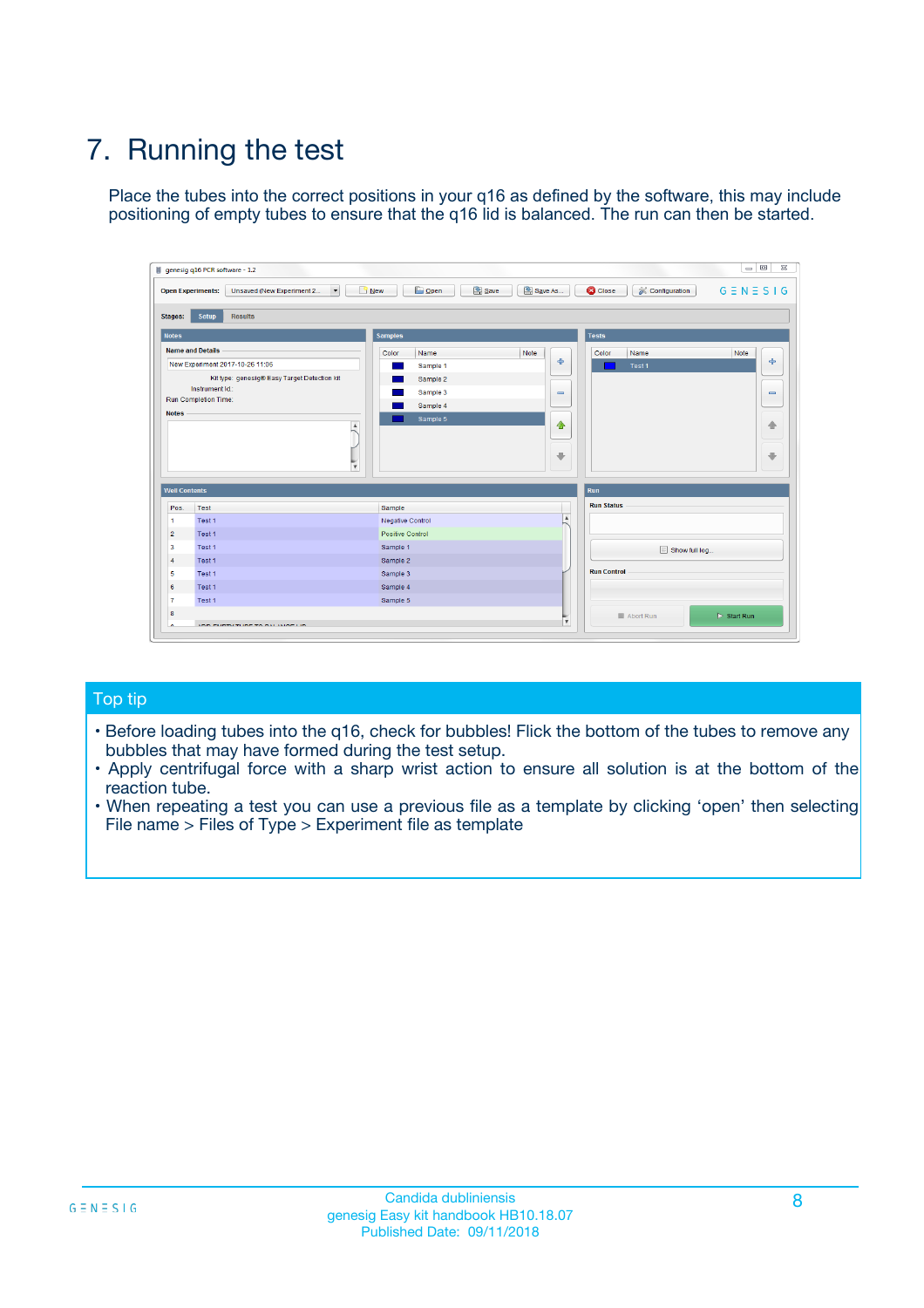### What do my results mean?

Analysis of your data is carried out automatically by the genesig q16. The following information is designed to help you fully understand a result or to troubleshoot:

### "Positive"

#### **Explanation**

Your sample has produced a positive result. Your target of interest is present and you can use the reported quantity.

"Negative"

#### **Explanation**

Your sample has produced a negative result. The target is not present in your sample.

### "Test contaminated"

#### **Explanation**

The Negative Control should be completely free of any DNA. If you see this error message it means that at some point during the setup, the Negative Control has been contaminated with DNA and has given a positive signal. This contamination has invalidated the test. The Positive Control and your test samples are both possible sources of contaminating DNA. The genesig q16 reaction tubes from previous runs will also contain very high amounts of DNA so it is important that these are carefully disposed of after the run is completed and NEVER OPENED. It may be the case that your kits have become contaminated which will lead to the same problem occurring repeatedly.

#### **Solutions**

1. Clean your working area using a commercial DNA remover solution to ensure the area is DNA free at the start of your run and re-run the test

2. If the problem persists then the kit has become contaminated and it will have to be discarded and replaced with a new kit. When you open the new kit, run a simple test to show that changing the kit has solved the problem. Prepare a test which includes only the Positive Control, the Negative Control and one 'mock sample'. For the 'mock sample' add water instead of any sample DNA. The result for the Negative Control and the mock sample should be negative indicating that contamination is no longer present.

#### **Preventive action**

An ideal lab set-up has a 'Clean area' where the test reagents are prepared and a 'sample area' where DNA samples and the Positive Control template are handled. The best workflow involves setting up all the test components (excluding the positive control template) in the clean area and then moving the tests to the sample area for sample and Positive Control addition. If this method is followed then the kit components are always kept away from possible sources of contamination. For extra security the Negative Control can be completely prepared and sealed in the clean area. All work areas should be decontaminated regularly with DNA remover.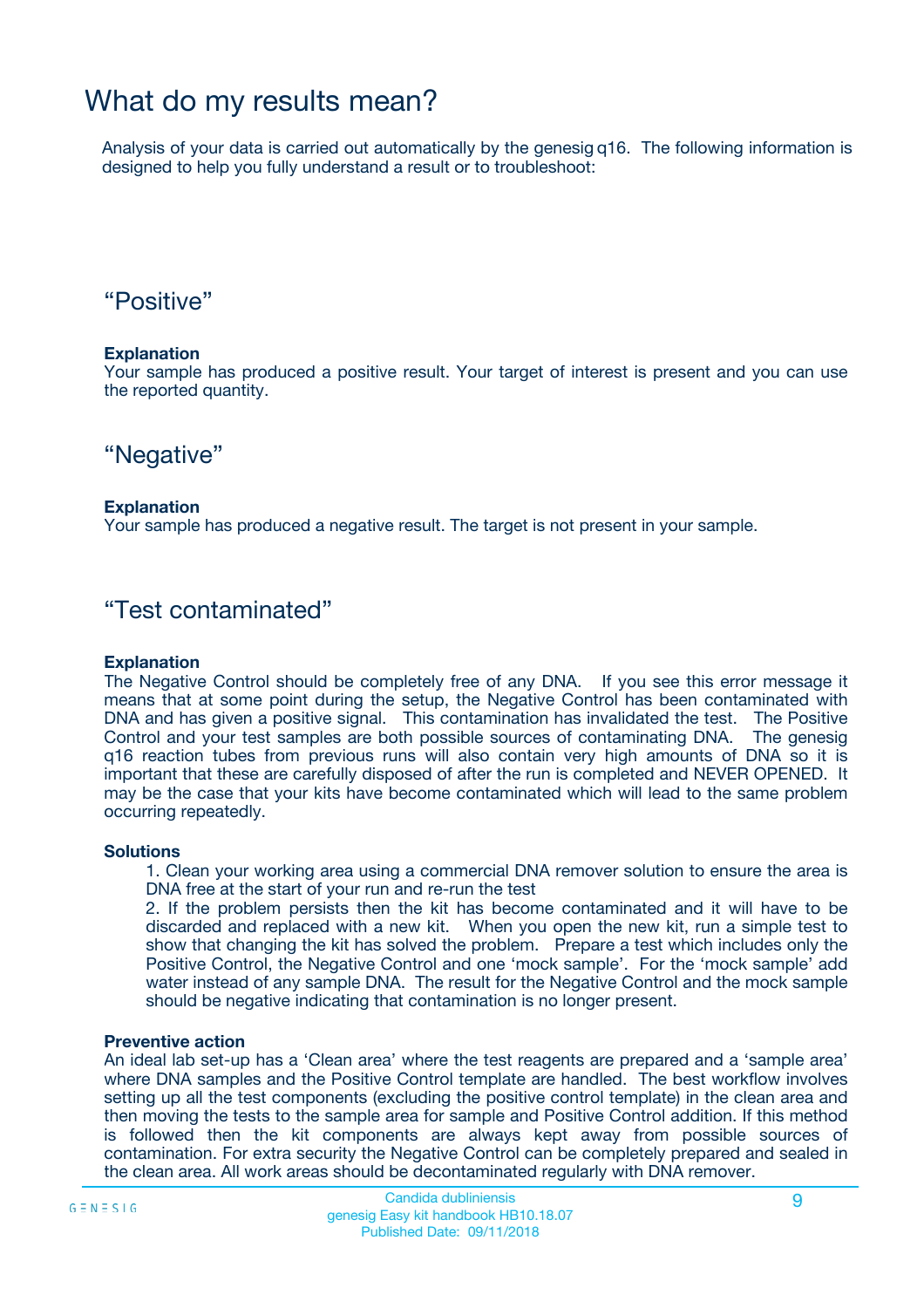### "Sample preparation failed"

#### **Explanation**

The test has failed because the quality of the sample was not high enough. The Internal Extraction Control component identifies whether the sample has been prepared correctly and is of suitable quality. This error message means that this quality control test has failed and the sample quality is not high enough for analysis.

#### **Solutions**

1. Check the sample preparation protocol for any user errors then repeat.

2. Poor quality samples can result from overloading the sample preparation protocol with too much starting material. Try reducing the amount of starting material then repeat.

3. Failing to add the Internal extraction Control DNA to your sample during the sample preparation protocol can also lead to a reported result of "sample preparation failed". Ensure that this step has not been overlooked or forgotten. If your samples are derived from an archive store or from a process separate from your genesig Easy extraction kit; you must add 5µl of Internal Extraction Control DNA into each 0.5ml of your sample to make it suitable for use on the q16.

### "Positive result, poor quality sample"

#### **Explanation**

The test is positive so if you are only interested in obtaining a 'present or absent' answer for your sample then your result is reliable. However, the test contains an Internal Extraction Control component that identifies if the sample is of high quality. This quality control test has failed and the sample is not therefore of high enough quality to accurately calculate the exact copy number of DNA present. If you require quantitative information for your sample then proceed with the solutions below.

#### **Solution**

For appropriate solutions, read the "Sample preparation failed" section of this handbook.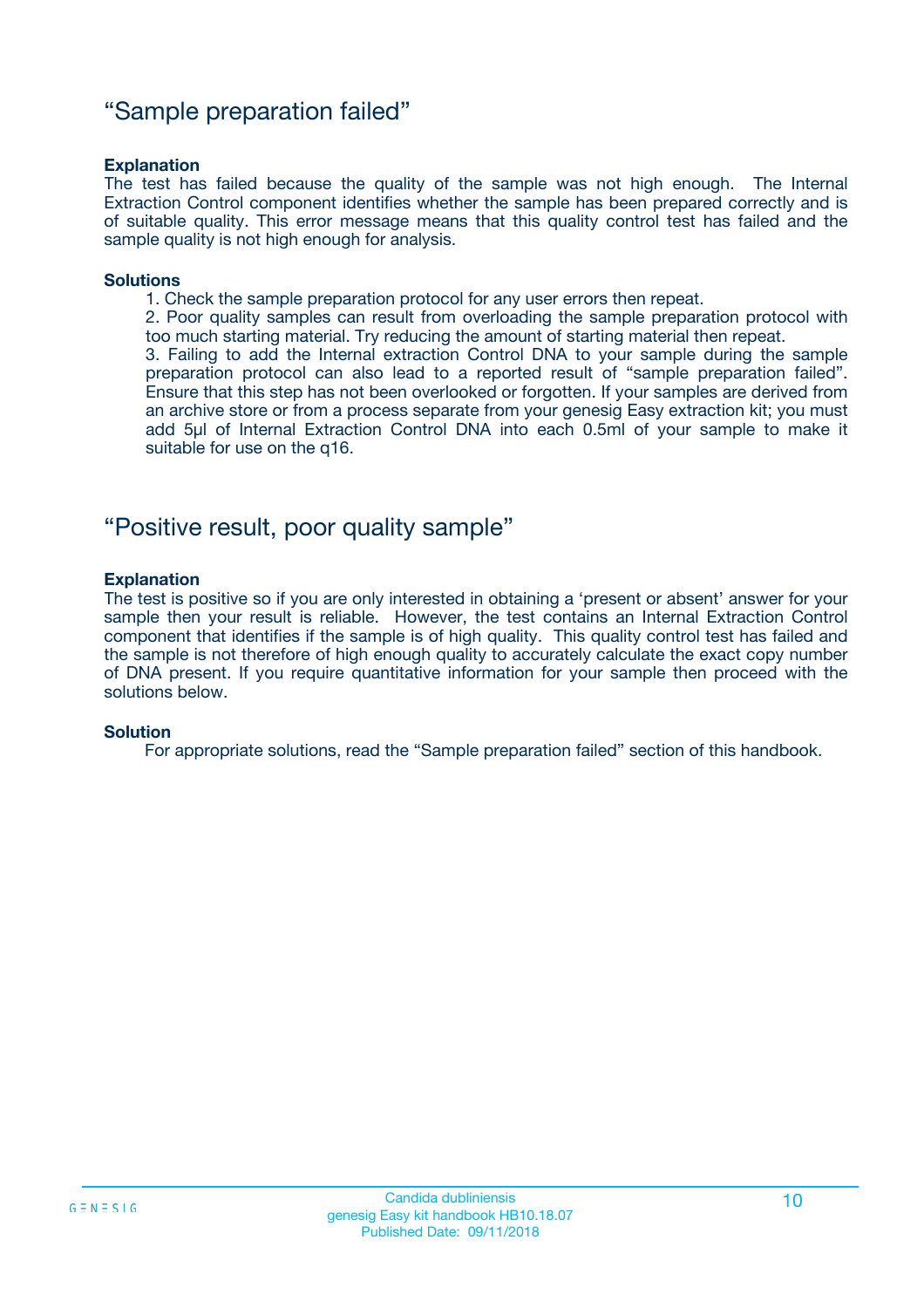### "Test failed"

#### **Explanation**

The test has failed because the Positive Control has not worked. The Positive Control is present to show that all aspects of the test are working correctly together. When this control test fails, the test as a whole is invalidated. This finding indicates that a problem has occurred in the reaction set-up part of the experiment and has nothing to do with sample preparation.

#### **Solutions**

- 1. Check the entire workflow and test set-up to look for any user errors, then repeat the test e.g. have the right colour pipettes and solutions been used with the correct tubes?
- 2. Ensure the positive and negative controls are inserted into the correct wells of your q16.

3. A component of the test may have 'gone off' due to handing errors, incorrect storage or exceeding the shelf life. When you open a new kit, run a simple test to show that changing the kit has solved the problem. Prepare a test which includes only the Positive Control, the Negative Control and one 'mock sample'. For the 'mock sample' add internal control template instead of any sample DNA. If the Positive Control works, the mock sample will now be called as a negative result.

### "Test failed and is contaminated"

#### **Explanation**

The Positive Control is indicating test failure, and the Negative Control is indicating test contamination. Please read the "Test Failed" and "Test contamination" sections of this technical support handbook for a further explanation.

#### **Solution**

For appropriate solutions, read both the "Test failed" and "Test contaminated" sections of this handbook.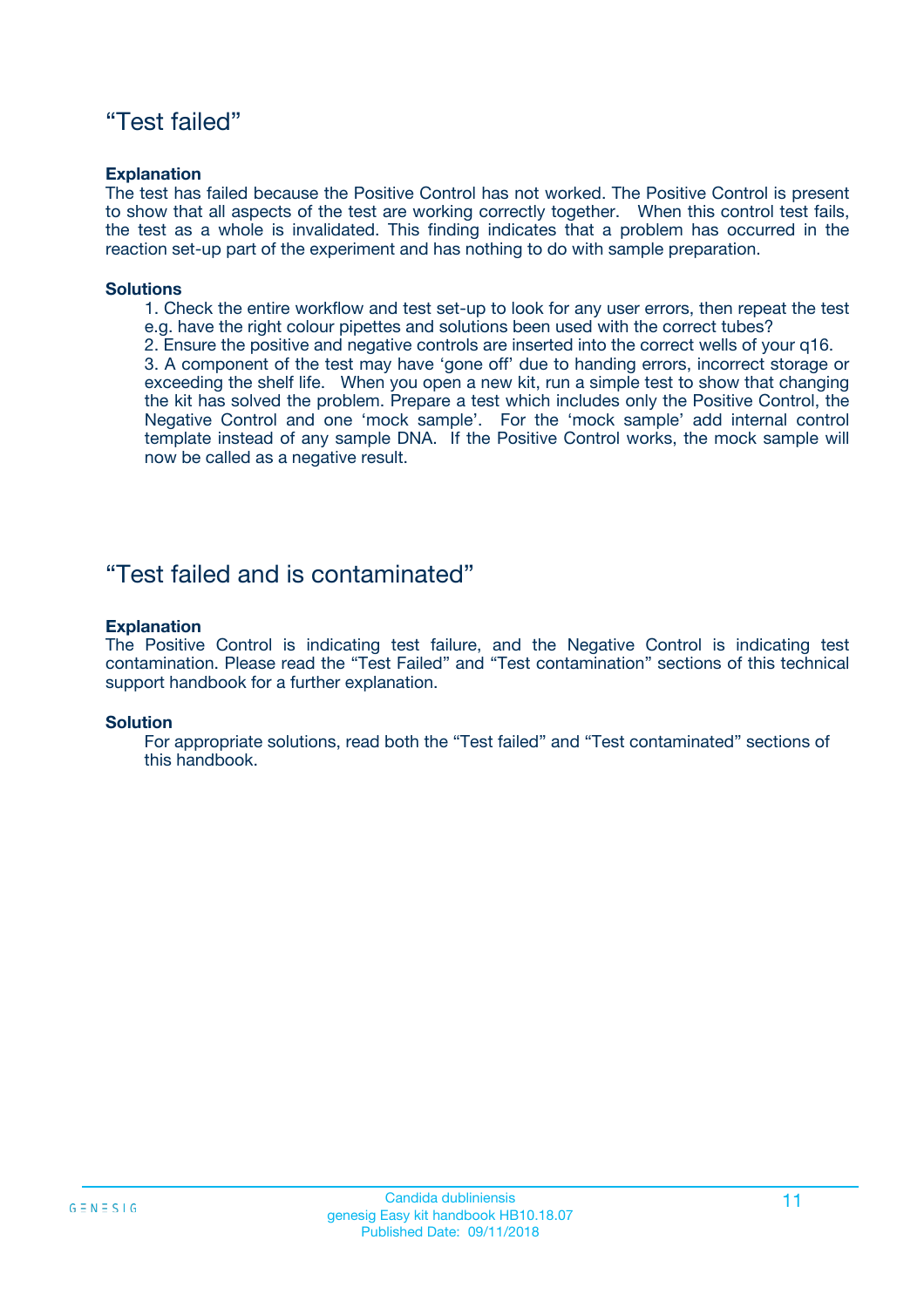## Candida dubliniensis

Candida dubliniensis is a pathogenic yeast species (family Saccharomycetaceae).

C.dubliniensis is found around the world and is associated with oral carriage and oropharyngeal infections in mostly HIV and AIDS patients, other immunocompromised individuals are infected less frequently. It is uncommon for it to be found in the oral flora of a healthy individual (unlike other Candida species).

C.dubliniensis has a 14.6 Mb diploid genome with a complex karyotype comprising 10 haploid and 3 diploid chromosomes. Compared to C.albicans it has a number of chromosome translocations.

Epidemiological studies have suggested that C.dubliniensis is less pathogenic than C.albicans however the reason is not fully understood, this is mainly because the two species express very similar virulence factors. C.dubliniensis and C.albicans both produce hyphae however they may differ in their induction mechanism, and conditions. C.albicans is more tolerant to changes in its environment, eg temperature changes, and NaCl concentration. This may confer a competitive advantage when colonising and causing infections.

In general C.dubliniensis is vulnerable to common antifungal treatments, the exception to this is being a lower susceptibility azoles – resistance is primarily due to overexpression of the major facilitator efflux pump Mdr1p.

Due to phenotypic the similarities between C.dubliniensis and C.albicans it can be difficult to distinguish between the species – real time PCR can be used to quickly and accurately detect C. dubliniensis.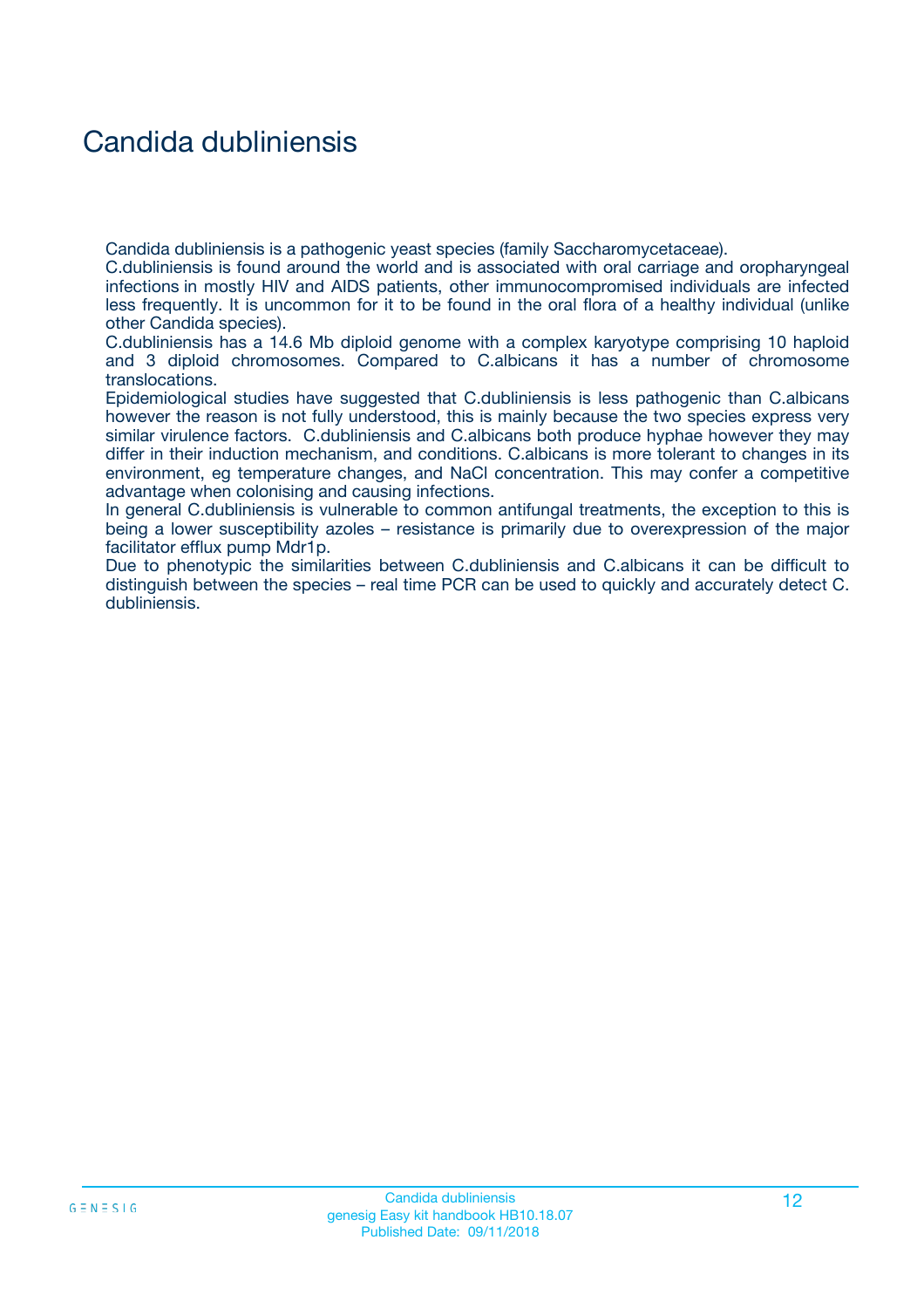## **Specificity**

The Primerdesign genesig Kit for Candida dubliniensis (C.dubliniensis) genomes is designed for the in vitro quantification of C.dubliniensis genomes. The kit is designed to have a broad detection profile. Specifically, the primers represent 100% homology with over 95% of the NCBI database reference sequences available at the time of design.

The dynamics of genetic variation means that new sequence information may become available after the initial design. Primerdesign periodically reviews the detection profiles of our kits and when required releases new versions.

If you require further information, or have a specific question about the detection profile of this kit then please send an e.mail to enquiry@primerdesign.co.uk and our bioinformatics team will answer your question.